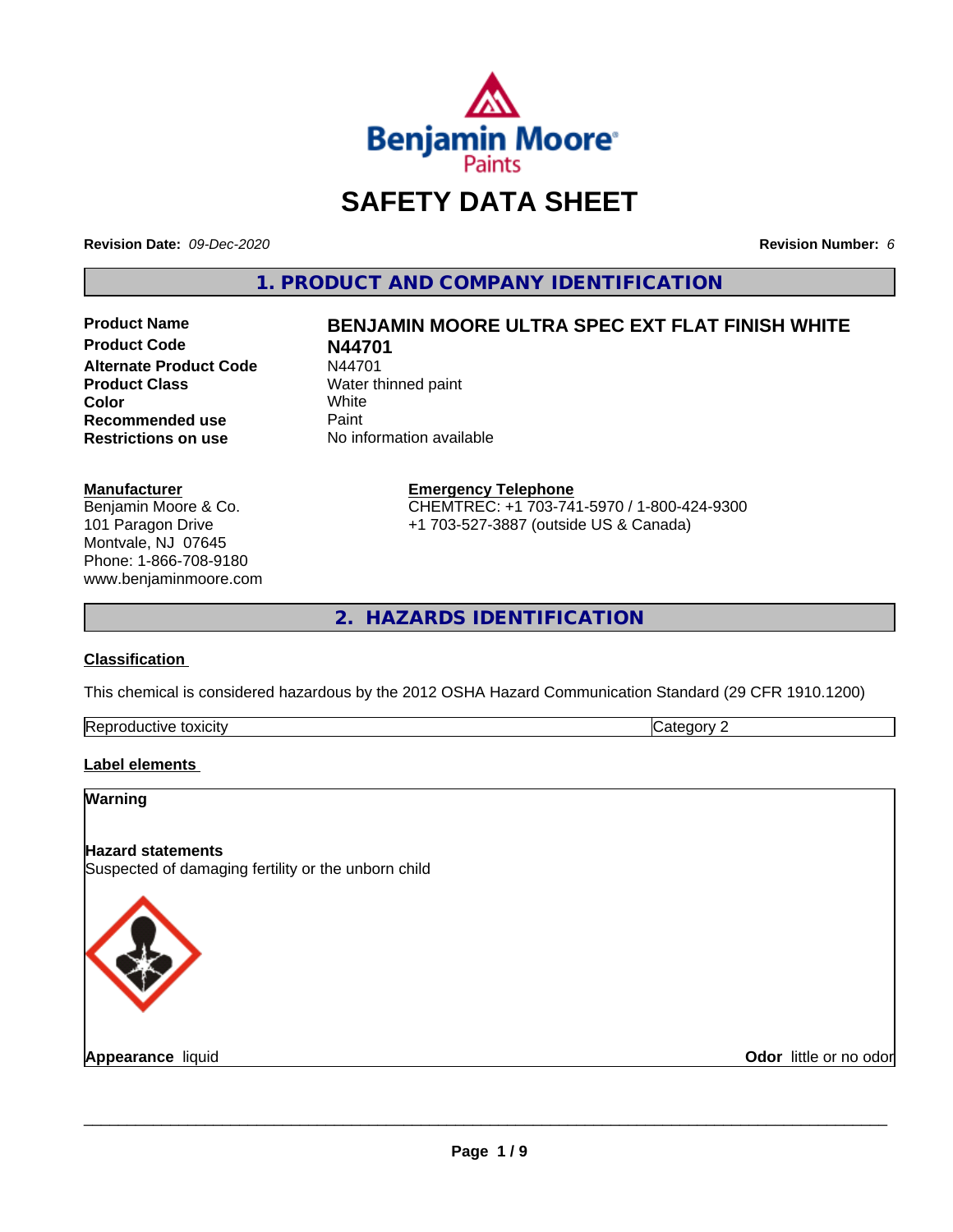## **Precautionary Statements - Prevention**

Obtain special instructions before use Do not handle until all safety precautions have been read and understood Use personal protective equipment as required

## **Precautionary Statements - Response**

IF exposed or concerned: Get medical advice/attention

## **Precautionary Statements - Storage**

Store locked up

#### **Precautionary Statements - Disposal**

Dispose of contents/container to an approved waste disposal plant

## **Hazards not otherwise classified (HNOC)**

Not applicable

#### **Other information**

No information available

 **WARNING:** This product contains isothiazolinone compounds at levels of <0.1%. These substances are biocides commonly found in most paints and a variety of personal care products as a preservative. Certain individuals may be sensitive or allergic to these substances, even at low levels.

## **3. COMPOSITION INFORMATION ON COMPONENTS**

| <b>Chemical name</b>                          | CAS No.    | Weight-%    |
|-----------------------------------------------|------------|-------------|
| Nepheline svenite                             | 37244-96-5 | $15 - 20$   |
| Titanium dioxide                              | 13463-67-7 | $10 - 15$   |
| Zinc oxide                                    | 1314-13-2  | - 5         |
| Diatomaceous earth                            | 61790-53-2 | - 5         |
| 2,2,4-trimethyl-1,3-pentanediol diisobutyrate | 6846-50-0  | $0.1 - 0.5$ |
| Sodium C14-C16 olefin sulfonate               | 68439-57-6 | $0.1 - 0.5$ |

## **4. FIRST AID MEASURES**

| <b>General Advice</b> | If symptoms persist, call a physician. Show this safety data sheet to the doctor in<br>attendance.       |
|-----------------------|----------------------------------------------------------------------------------------------------------|
| <b>Eye Contact</b>    | Rinse thoroughly with plenty of water for at least 15 minutes and consult a<br>physician.                |
| <b>Skin Contact</b>   | Wash off immediately with soap and plenty of water while removing all<br>contaminated clothes and shoes. |
| <b>Inhalation</b>     | Move to fresh air. If symptoms persist, call a physician.                                                |
| Ingestion             | Clean mouth with water and afterwards drink plenty of water. Consult a physician<br>if necessary.        |
| <b>Most Important</b> | None known.                                                                                              |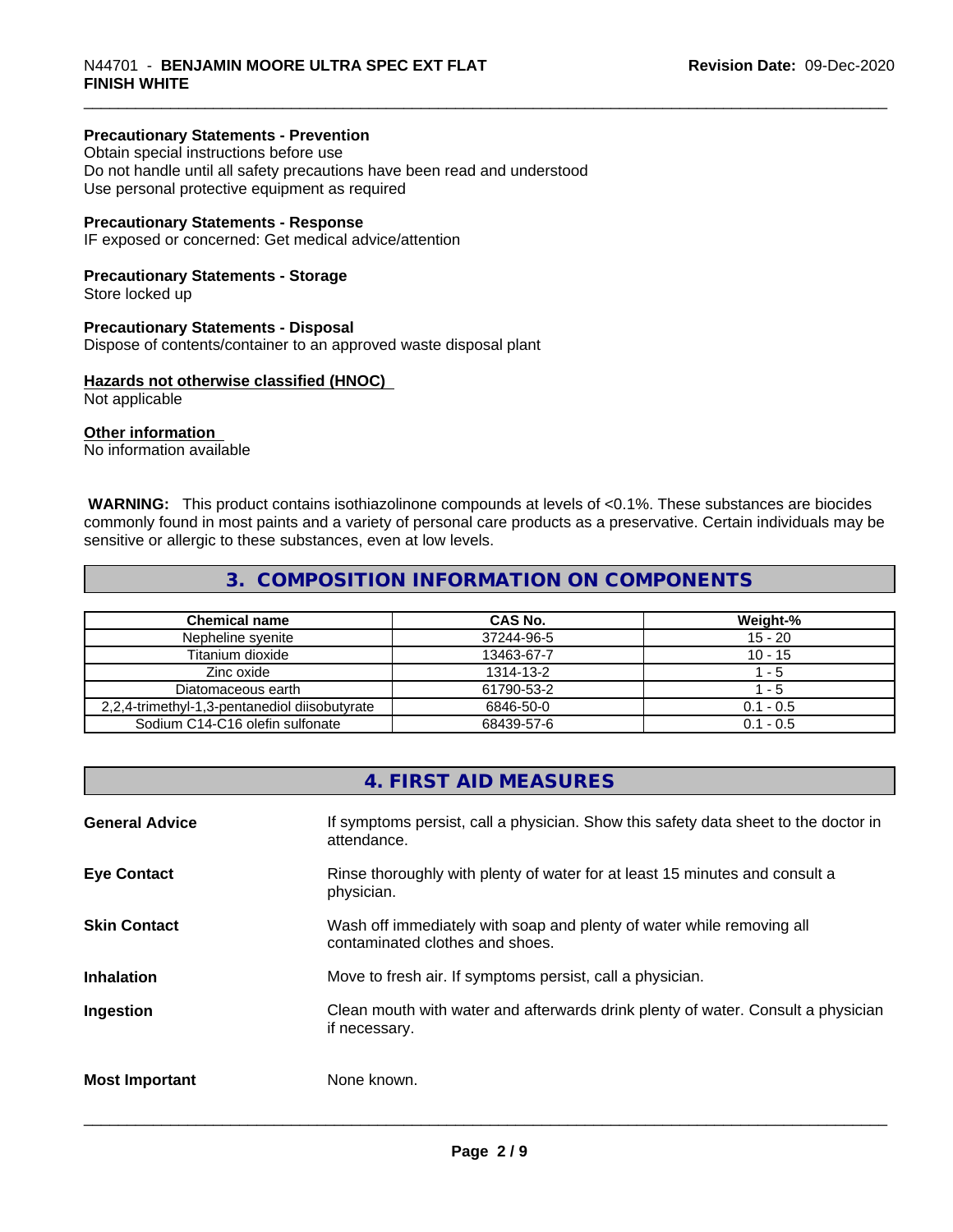| <b>Symptoms/Effects</b>                                                 |                                                               |                                                       |                                                    |                                                                                                                 |
|-------------------------------------------------------------------------|---------------------------------------------------------------|-------------------------------------------------------|----------------------------------------------------|-----------------------------------------------------------------------------------------------------------------|
|                                                                         | <b>Notes To Physician</b>                                     | Treat symptomatically.                                |                                                    |                                                                                                                 |
|                                                                         |                                                               |                                                       | 5. FIRE-FIGHTING MEASURES                          |                                                                                                                 |
|                                                                         | <b>Suitable Extinguishing Media</b>                           |                                                       |                                                    | Use extinguishing measures that are appropriate to local<br>circumstances and the surrounding environment.      |
|                                                                         |                                                               | Protective equipment and precautions for firefighters | and full protective gear.                          | As in any fire, wear self-contained breathing apparatus<br>pressure-demand, MSHA/NIOSH (approved or equivalent) |
|                                                                         | <b>Specific Hazards Arising From The Chemical</b>             |                                                       | extreme heat.                                      | Closed containers may rupture if exposed to fire or                                                             |
|                                                                         | <b>Sensitivity to mechanical impact</b>                       |                                                       | No                                                 |                                                                                                                 |
|                                                                         | Sensitivity to static discharge                               |                                                       | No                                                 |                                                                                                                 |
| <b>Flash Point Data</b><br><b>Method</b>                                | Flash point (°F)<br>Flash Point (°C)                          |                                                       | Not applicable<br>Not applicable<br>Not applicable |                                                                                                                 |
|                                                                         | <b>Flammability Limits In Air</b>                             |                                                       |                                                    |                                                                                                                 |
|                                                                         | Lower flammability limit:<br><b>Upper flammability limit:</b> |                                                       | Not applicable<br>Not applicable                   |                                                                                                                 |
| <b>NFPA</b>                                                             | Health: 2                                                     | Flammability: 0                                       | Instability: 0                                     | Special: Not Applicable                                                                                         |
| <b>NFPA Legend</b><br>0 - Not Hazardous<br>1 - Slightly<br>2 - Moderate |                                                               |                                                       |                                                    |                                                                                                                 |

3 - High

4 - Severe

*The ratings assigned are only suggested ratings, the contractor/employer has ultimate responsibilities for NFPA ratings where this system is used.*

*Additional information regarding the NFPA rating system is available from the National Fire Protection Agency (NFPA) at www.nfpa.org.*

## **6. ACCIDENTAL RELEASE MEASURES**

| <b>Personal Precautions</b>      | Avoid contact with skin, eyes and clothing. Ensure adequate ventilation.                             |
|----------------------------------|------------------------------------------------------------------------------------------------------|
| <b>Other Information</b>         | Prevent further leakage or spillage if safe to do so.                                                |
| <b>Environmental precautions</b> | See Section 12 for additional Ecological Information.                                                |
| <b>Methods for Cleaning Up</b>   | Soak up with inert absorbent material. Sweep up and shovel into suitable<br>containers for disposal. |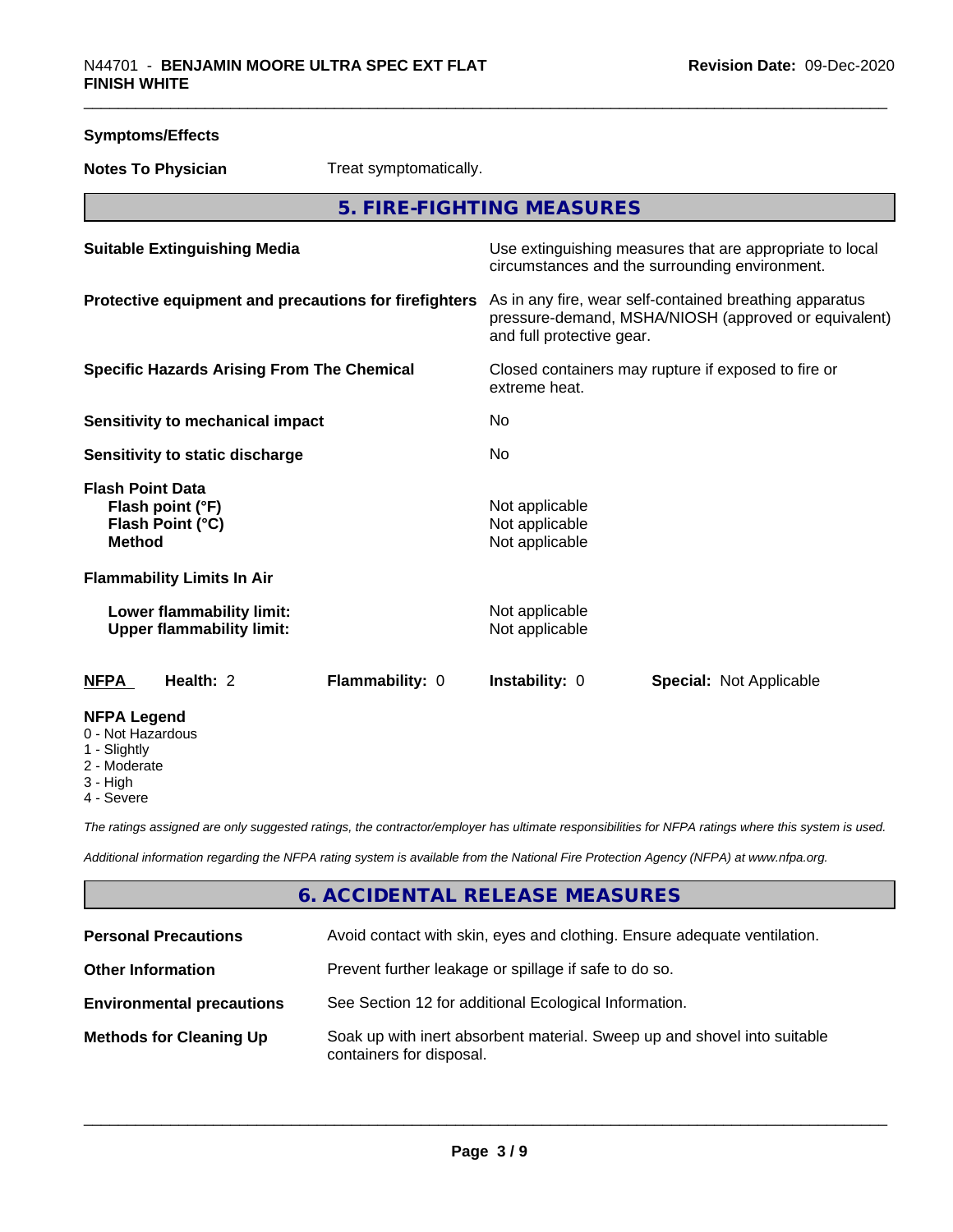|                               | 7. HANDLING AND STORAGE                                                                                                                                                          |
|-------------------------------|----------------------------------------------------------------------------------------------------------------------------------------------------------------------------------|
| <b>Handling</b>               | Avoid contact with skin, eyes and clothing. Avoid breathing vapors, spray mists or<br>sanding dust. In case of insufficient ventilation, wear suitable respiratory<br>equipment. |
| <b>Storage</b>                | Keep container tightly closed. Keep out of the reach of children.                                                                                                                |
| <b>Incompatible Materials</b> | No information available                                                                                                                                                         |
|                               | 8. EXPOSURE CONTROLS/PERSONAL PROTECTION                                                                                                                                         |

## **Exposure Limits**

| <b>Chemical name</b> | <b>ACGIH TLV</b>                                  | <b>OSHA PEL</b>            |
|----------------------|---------------------------------------------------|----------------------------|
| Titanium dioxide     | TWA: $10 \text{ mg/m}^3$                          | 15 mg/m $3$ - TWA          |
| Zinc oxide           | STEL: 10 mg/m <sup>3</sup> respirable particulate | $5 \text{ mg/m}^3$ - TWA   |
|                      | matter                                            | 15 mg/m <sup>3</sup> - TWA |
|                      | TWA: 2 mg/m <sup>3</sup> respirable particulate   |                            |
|                      | matter                                            |                            |
| Diatomaceous earth   | N/E                                               |                            |
|                      |                                                   | 20 mppcf - TWA             |

#### **Legend**

ACGIH - American Conference of Governmental Industrial Hygienists Exposure Limits OSHA - Occupational Safety & Health Administration Exposure Limits N/E - Not Established

| <b>Engineering Measures</b>          | Ensure adequate ventilation, especially in confined areas.                                                                                                                                                                                                                                                                   |
|--------------------------------------|------------------------------------------------------------------------------------------------------------------------------------------------------------------------------------------------------------------------------------------------------------------------------------------------------------------------------|
| <b>Personal Protective Equipment</b> |                                                                                                                                                                                                                                                                                                                              |
| <b>Eye/Face Protection</b>           | Safety glasses with side-shields.                                                                                                                                                                                                                                                                                            |
| <b>Skin Protection</b>               | Protective gloves and impervious clothing.                                                                                                                                                                                                                                                                                   |
| <b>Respiratory Protection</b>        | In operations where exposure limits are exceeded, use a NIOSH approved<br>respirator that has been selected by a technically qualified person for the specific<br>work conditions. When spraying the product or applying in confined areas, wear a<br>NIOSH approved respirator specified for paint spray or organic vapors. |
| <b>Hygiene Measures</b>              | Avoid contact with skin, eyes and clothing. Remove and wash contaminated<br>clothing before re-use. Wash thoroughly after handling.                                                                                                                                                                                          |

## **9. PHYSICAL AND CHEMICAL PROPERTIES**

**Appearance** liquid<br> **Appearance** liquid<br> **Odor** little c **Density (Ibs/gal)** 11.35 - 11.45<br> **Specific Gravity** 1.36 - 1.38 **Specific Gravity** 

little or no odor **Odor Threshold**<br> **Density (Ibs/gal)**<br> **Density (Ibs/gal)**<br> **No information available**<br>
11.35 - 11.45 **pH**<br>
Viscosity (cps) The Contract Contract Contract Contract Contract Contract Contract Contract Contract Contract C<br>
No information available **Viscosity (cps)** <br> **Viscosity (cps)** No information available<br>
No information available<br>
No information available **No information available Water solubility**<br> **Evaporation Rate**<br> **Evaporation Rate**<br> **Evaporation Rate Evaporation Rate** No information available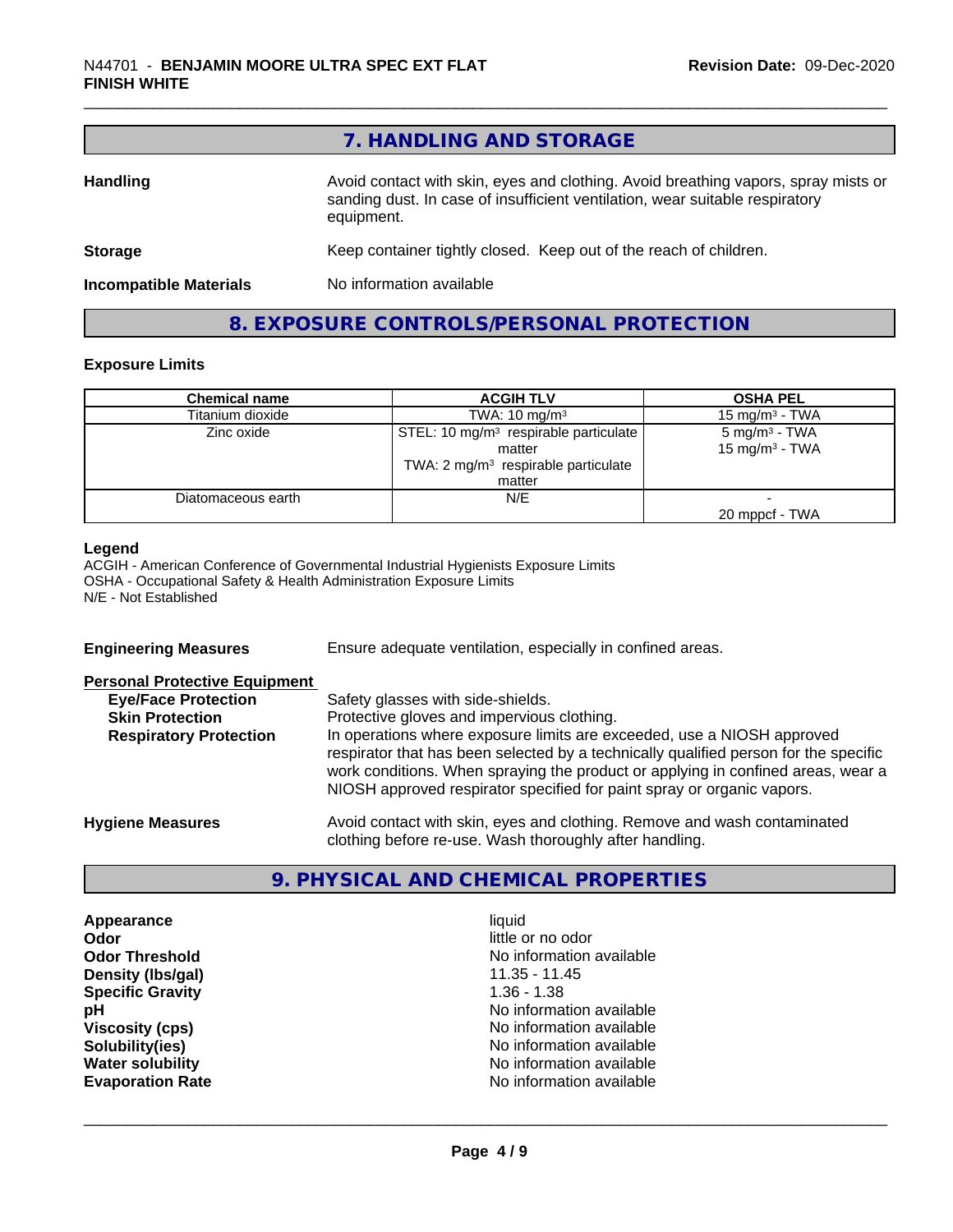**Vapor pressure** No information available<br> **Vapor density**<br> **Vapor density Wt. % Solids** 50 - 60<br> **Vol. % Solids** 50 - 40<br> **Vol. % Solids** 50 - 40 **Vol. % Solids** 30 - 40<br> **Wt. % Volatiles** 30 - 40 **Wt. % Volatiles Vol. % Volatiles** 60 - 70 **VOC Regulatory Limit (g/L)** < 50 **Boiling Point (°F)** 212 **Boiling Point (°C)** 100 **Freezing point (°F)** 32 **Freezing Point (°C)** 0 **Flash point (°F)** Not applicable **Flash Point (°C)**<br> **Method** Not applicable<br>
Not applicable<br>
Not applicable **Flammability** (solid, gas) **Upper flammability limit:**<br> **Lower flammability limit:** Not applicable Not applicable **Lower flammability limit:**<br> **Autoignition Temperature (°F)** Moinformation available **Autoignition Temperature (°F) Autoignition Temperature (°C)**<br> **Decomposition Temperature (°F)** No information available **Decomposition Temperature (°F) Decomposition Temperature (°C)** No information available **Partition coefficient Contract Community No information available** 

**No information available**<br>50 - 60 **Not applicable**<br>Not applicable

## **10. STABILITY AND REACTIVITY**

| <b>Reactivity</b>                         | Not Applicable                           |
|-------------------------------------------|------------------------------------------|
| <b>Chemical Stability</b>                 | Stable under normal conditions.          |
| <b>Conditions to avoid</b>                | Prevent from freezing.                   |
| <b>Incompatible Materials</b>             | No materials to be especially mentioned. |
| <b>Hazardous Decomposition Products</b>   | None under normal use.                   |
| <b>Possibility of hazardous reactions</b> | None under normal conditions of use.     |

## **11. TOXICOLOGICAL INFORMATION**

**Product Information**

**Information on likely routes of exposure**

**Principal Routes of Exposure** Eye contact, skin contact and inhalation.

**Acute Toxicity** 

**Product Information** No information available

## **Symptoms related to the physical,chemical and toxicological characteristics**

**Symptoms** No information available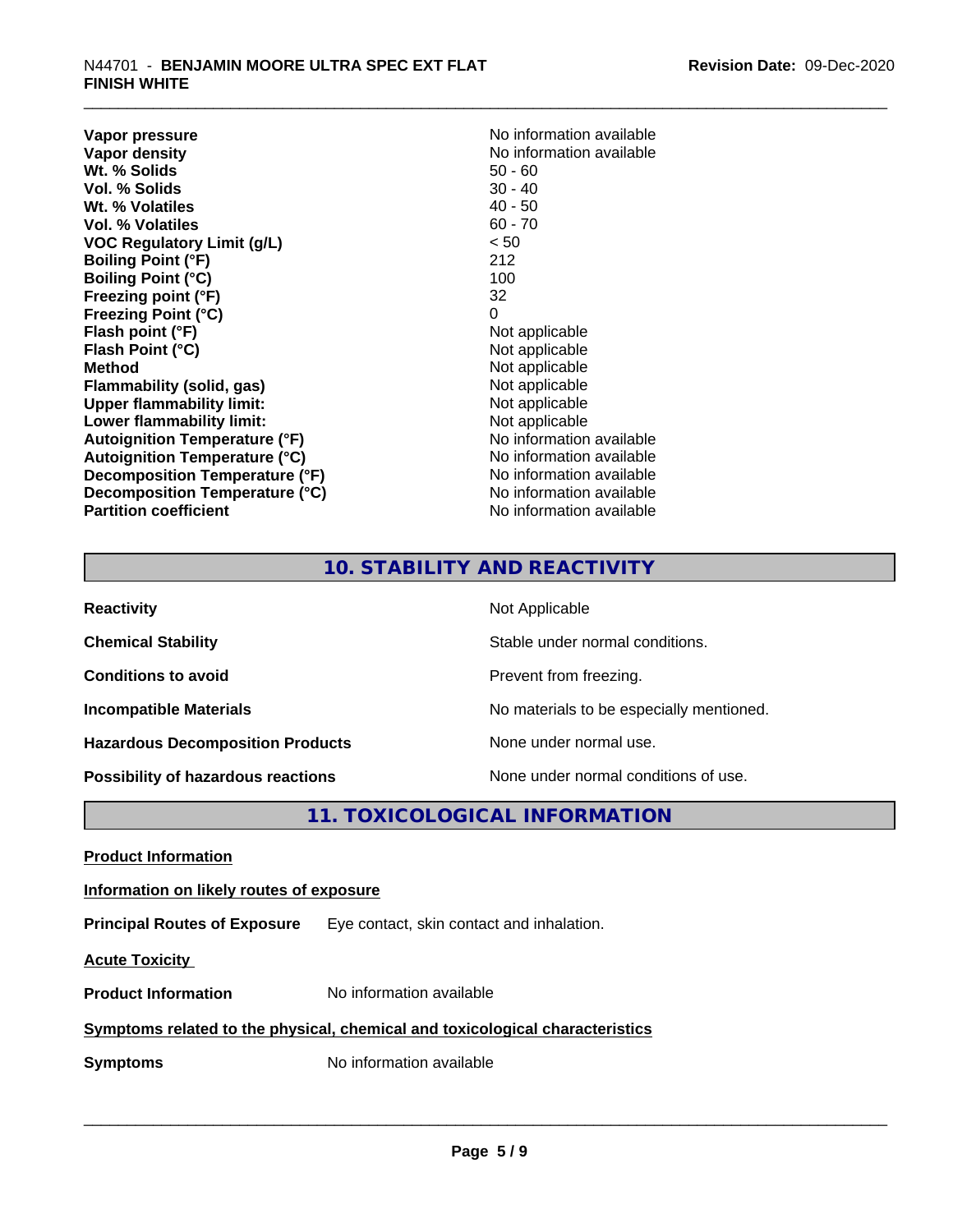## **Delayed and immediate effects as well as chronic effects from short and long-term exposure**

| Eye contact                   | May cause slight irritation.                                                                                    |
|-------------------------------|-----------------------------------------------------------------------------------------------------------------|
| <b>Skin contact</b>           | Substance may cause slight skin irritation. Prolonged or repeated contact may dry<br>skin and cause irritation. |
| <b>Inhalation</b>             | May cause irritation of respiratory tract.                                                                      |
| Ingestion                     | Ingestion may cause gastrointestinal irritation, nausea, vomiting and diarrhea.                                 |
| <b>Sensitization</b>          | No information available                                                                                        |
| <b>Neurological Effects</b>   | No information available.                                                                                       |
| <b>Mutagenic Effects</b>      | No information available.                                                                                       |
| <b>Reproductive Effects</b>   | Possible risk of impaired fertility. Possible risk of harm to the unborn child.                                 |
| <b>Developmental Effects</b>  | No information available.                                                                                       |
| Target organ effects          | No information available.                                                                                       |
| <b>STOT - single exposure</b> | No information available.                                                                                       |
| STOT - repeated exposure      | No information available.                                                                                       |
| Other adverse effects         | No information available.                                                                                       |
| <b>Aspiration Hazard</b>      | No information available                                                                                        |

## **Numerical measures of toxicity**

**The following values are calculated based on chapter 3.1 of the GHS document**

**ATEmix (oral)** 52330 mg/kg

#### **Component Information**

| Chemical name                                                 | Oral LD50             | Dermal LD50          | Inhalation LC50        |
|---------------------------------------------------------------|-----------------------|----------------------|------------------------|
| Titanium dioxide<br>13463-67-7                                | $> 10000$ mg/kg (Rat) |                      |                        |
| Zinc oxide<br>1314-13-2                                       | $>$ 5000 mg/kg (Rat)  |                      |                        |
| 2,2,4-trimethyl-1,3-pentanediol<br>diisobutyrate<br>6846-50-0 | $>$ 3200 mg/kg (Rat)  |                      | $> 5.3$ mg/L (Rat) 6 h |
| Sodium C14-C16 olefin sulfonate<br>68439-57-6                 | $= 2220$ mg/kg (Rat)  | > 740 mg/kg (Rabbit) |                        |

## **Chronic Toxicity**

## **Carcinogenicity**

*The information below indicateswhether each agency has listed any ingredient as a carcinogen:.*

| Chemical<br>∣ name     | <b>IARC</b>                    | <b>NTP</b> | <b>OSHA</b> |
|------------------------|--------------------------------|------------|-------------|
|                        | .<br>2B<br>Possible<br>· Human |            | Listed      |
| n dioxide<br>l itanıum | Carcinoɑen                     |            |             |

• Although IARC has classified titanium dioxide as possibly carcinogenic to humans (2B), their summary concludes: "No significant exposure to titanium dioxide is thought to occur during the use of products in which titanium dioxide is bound to other materials, such as paint."

#### **Legend**

IARC - International Agency for Research on Cancer NTP - National Toxicity Program OSHA - Occupational Safety & Health Administration

## **12. ECOLOGICAL INFORMATION**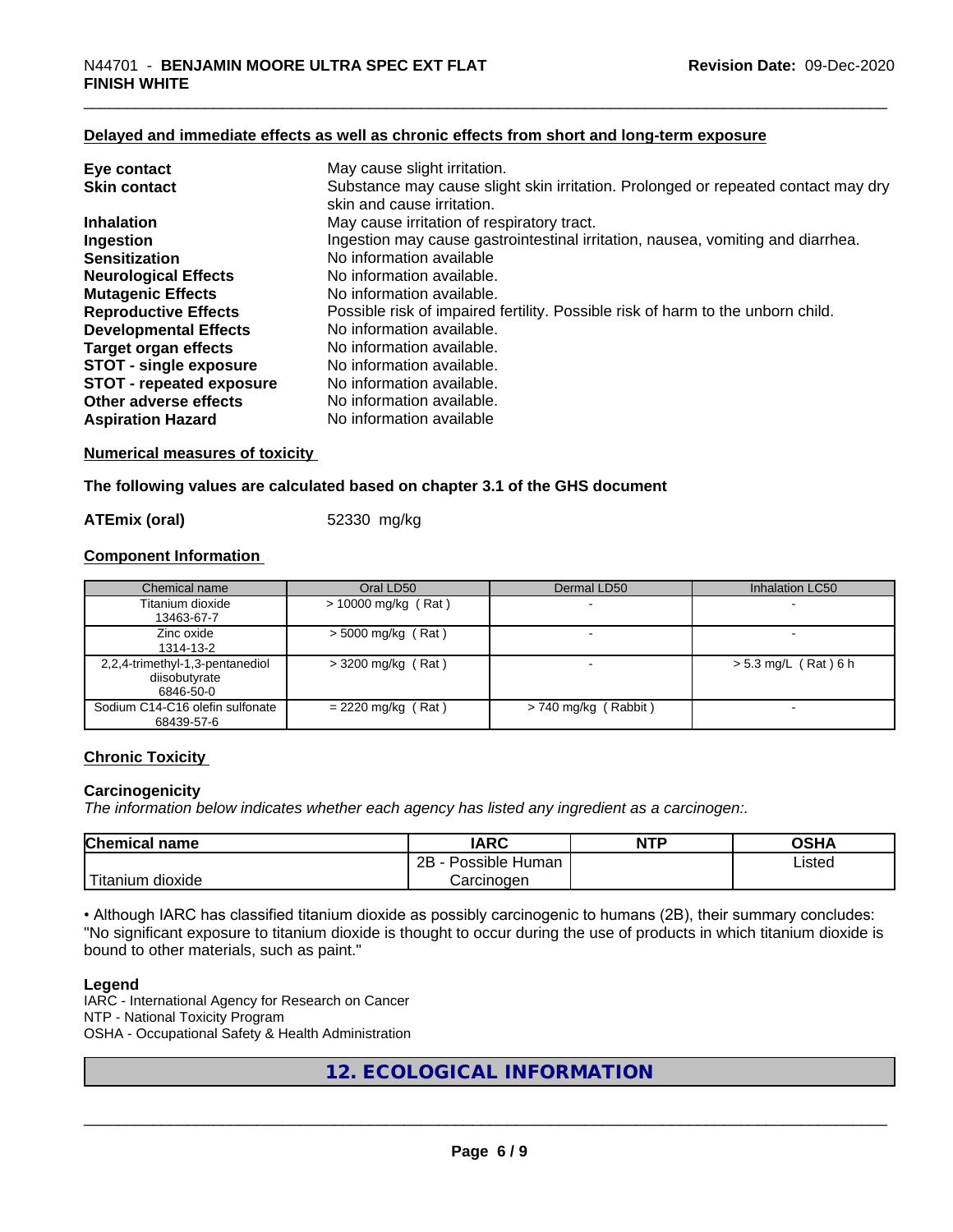## **Ecotoxicity Effects**

The environmental impact of this product has not been fully investigated.

## **Product Information**

## **Acute Toxicity to Fish**

No information available

## **Acute Toxicity to Aquatic Invertebrates**

No information available

## **Acute Toxicity to Aquatic Plants**

No information available

## **Persistence / Degradability**

No information available.

## **Bioaccumulation**

No information available.

#### **Mobility in Environmental Media**

No information available.

#### **Ozone**

No information available

## **Component Information**

## **Acute Toxicity to Fish**

Titanium dioxide  $\overline{\text{LC50:}}$  > 1000 mg/L (Fathead Minnow - 96 hr.)

## **Acute Toxicity to Aquatic Invertebrates**

No information available

#### **Acute Toxicity to Aquatic Plants**

No information available

|                              | 13. DISPOSAL CONSIDERATIONS                                                                                                                                                                                               |
|------------------------------|---------------------------------------------------------------------------------------------------------------------------------------------------------------------------------------------------------------------------|
| <b>Waste Disposal Method</b> | Dispose of in accordance with federal, state, and local regulations. Local<br>requirements may vary, consult your sanitation department or state-designated<br>environmental protection agency for more disposal options. |
|                              | 14. TRANSPORT INFORMATION                                                                                                                                                                                                 |
|                              |                                                                                                                                                                                                                           |

**DOT** Not regulated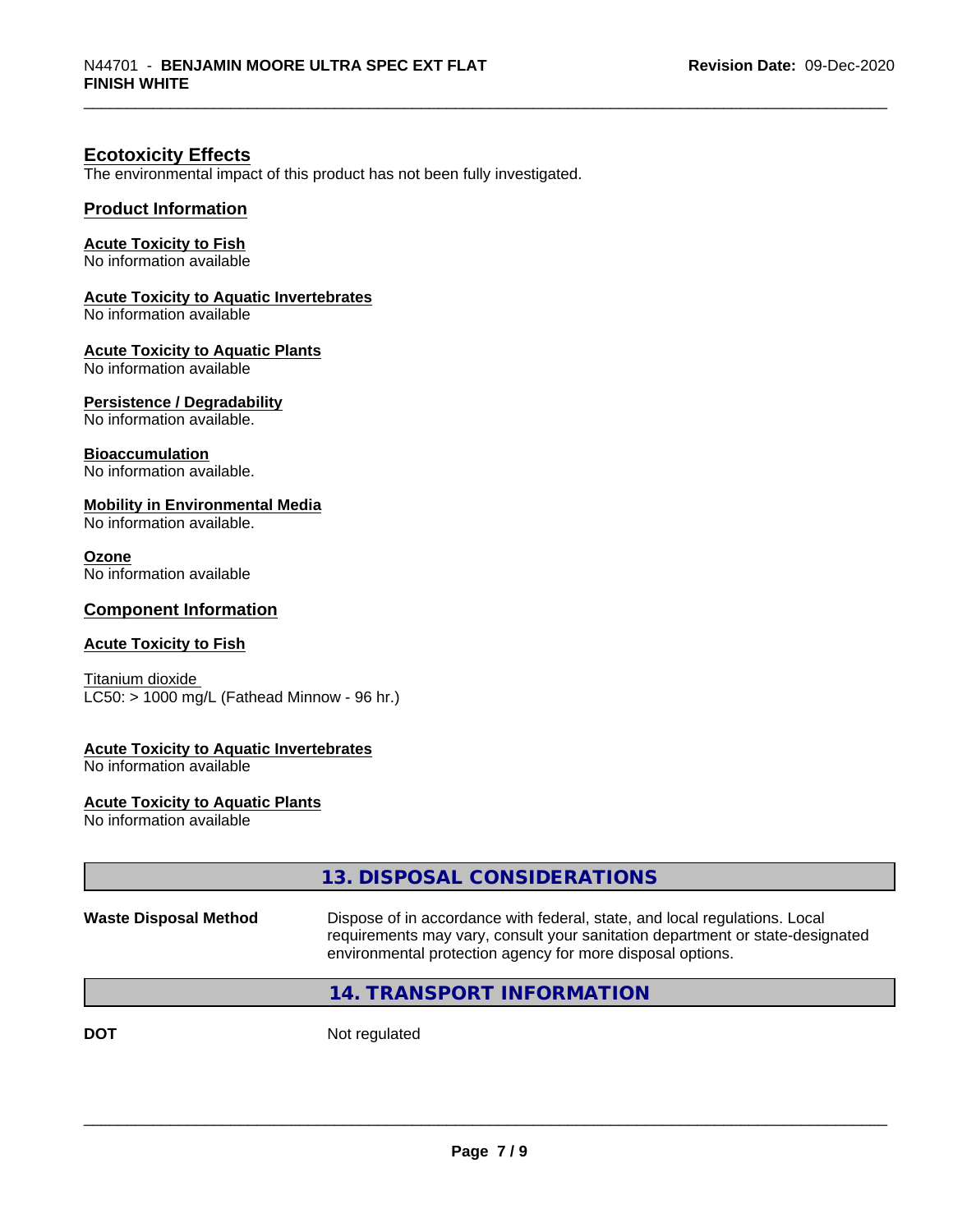| <b>ICAO / IATA</b>               | Not regulated                              |  |  |
|----------------------------------|--------------------------------------------|--|--|
| <b>IMDG / IMO</b>                | Not regulated                              |  |  |
|                                  | 15. REGULATORY INFORMATION                 |  |  |
| <b>International Inventories</b> |                                            |  |  |
| <b>TSCA: United States</b>       | Yes - All components are listed or exempt. |  |  |

## **Federal Regulations**

#### **SARA 311/312 hazardous categorization**

| Acute health hazard               | Nο  |  |
|-----------------------------------|-----|--|
| Chronic Health Hazard             | Yes |  |
| Fire hazard                       | Nο  |  |
| Sudden release of pressure hazard | Nο  |  |
| Reactive Hazard                   | Nο  |  |

**DSL: Canada** Yes - All components are listed or exempt.

## **SARA 313**

Section 313 of Title III of the Superfund Amendments and Reauthorization Act of 1986 (SARA). This product contains a chemical or chemicals which are subject to the reporting requirements of the Act and Title 40 of the Code of Federal Regulations, Part 372:

| <b>Chemical name</b> | CAS No.   | Weight-% | <b>CERCLA/SARA 313</b><br>(de minimis concentration) |
|----------------------|-----------|----------|------------------------------------------------------|
| Zinc oxide           | 1314-13-2 |          |                                                      |

#### **Clean Air Act,Section 112 Hazardous Air Pollutants (HAPs) (see 40 CFR 61)**

This product contains the following HAPs:

*None*

## **US State Regulations**

## **California Proposition 65**

**A** WARNING: Cancer and Reproductive Harm– www.P65warnings.ca.gov

## **State Right-to-Know**

| <b>Chemical name</b> | <b>Massachusetts</b> | <b>New Jersey</b> | Pennsylvania |
|----------------------|----------------------|-------------------|--------------|
| Titanium dioxide     |                      |                   |              |
| Zinc oxide           |                      |                   |              |
| Diatomaceous earth   |                      |                   |              |

## **Legend**